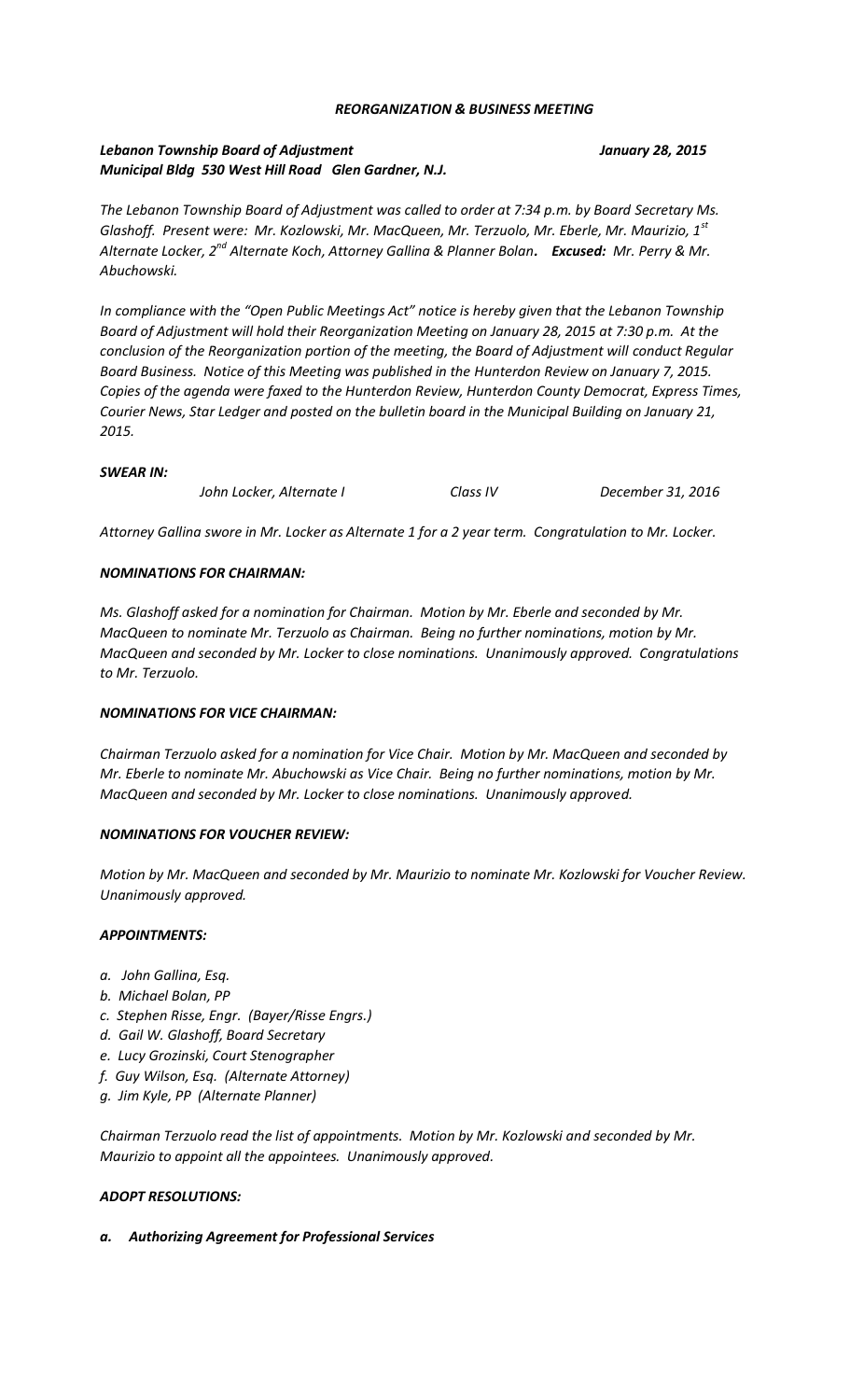# *Lebanon Township Board of Adjustment January 28, 2015 Page 2*

*Ms. Glashoff reviewed for the board the Authorizing Agreement. Motion by Mr. Locker and seconded by Mr. Eberle to adopt the Authorizing Agreement for Professional Services. Unanimously approved.*

## *b. Annual Notice Schedule 2015*

*Ms. Glashoff reviewed the Notice Schedule for 2015. Motion by Mr. Eberle and seconded by Ms. Koch to adopt the Annual Notice Schedule for 2015. Unanimously approved.*

## *ADOPT RESOLUTION FOR PROFESSIONALS ON PAY TO PLAY:*

*Motion by Mr. Locker and seconded by Mr. Kozlowski to adopt the Resolution for Professionals on Pay to Play. Unanimously approved.*

## *ADOPT PROFESSIONAL CONTRACTS:*

- *a. John Gallina, Esq.*
- *b. Michael Bolan, PP*
- *c. Stephen Risse, Engr. (Bayer/Risse Engrs.)*
- *d. Guy Wilson, Esq. (Alternate Attorney)*
- *e. Jim Kyle, PP (Alternate Planner)*

*Ms. Glashoff reviewed each contract for the board, noting that there are no increases in hourly rates in any of the contracts. Motion by Mr. Kozlowski and seconded by Ms. Koch to adopt all contracts listed. Unanimously approved.*

## *APPOINT APPLICATION REVIEW COMMITTEE:*

*After a brief discussion, the committee will consist of Mr. Terzuolo, Mr. Kozlowski, Mr. Perry and Ms. Glashoff. The Alternate will be Mr. Locker. Motion by Mr. Kozlowski and seconded by Mr. Eberle to appoint the proposed board members to the Review Committee. Unanimously approved.*

*PRESENTATION OF MINUTES: October 21, 2015 Regular Meeting*

*Motion by Mr. Kozlowski and seconded by Mr. Maurizio to approve the minutes as presented. Unanimously approved.*

# *At the conclusion of the Reorganization Portion of the Meeting the Chairman will announce that the Board will go into Closed Executive Session and ask for a motion.*

*Motion by Mr. Kozlowski and seconded by Mr. Maurizio to go into Executive Session at 7:45 pm. Unanimously approved. Chairman Terzuolo asked the members of the public to leave the meeting room at this time.*

*WHEREAS, Section 7(b) of the Open Public Meetings Act L. 1975 C. 231 NJSA 10:4-12(b)(8) permits the exclusion of the public from Board of Adjustment Meetings where certain matters are to be discussed; and*

*WHEREAS, the Lebanon Township Board of Adjustment is desirous to meet to discuss litigation; and*

*NOW, THEREFORE BE IT RESOLVED, by the Lebanon Township Board of Adjustment of the Township of Lebanon, Hunterdon County, New Jersey that this Board met in Executive Session.*

*Chairman Terzuolo asked for a motion to return to the Regular Meeting at 7:52 p.m. Motion by Mr. Locker and seconded by Mr. Kozlowski. Unanimously approved.*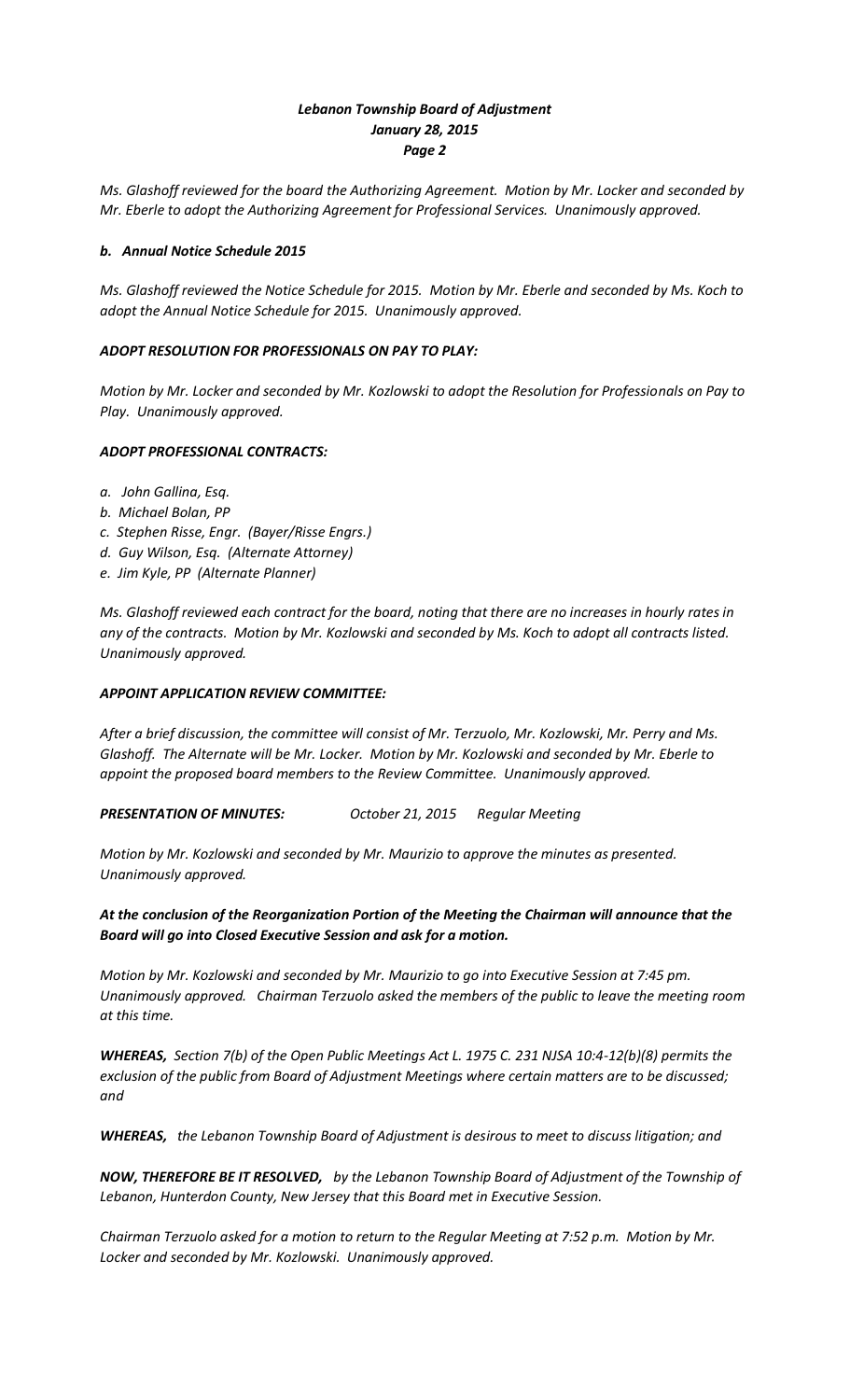## *Lebanon Township Board of Adjustment January 28, 2015 Page 3*

## *EXTENSION OF TIME:*

*Christopher & Eileen Pinsonault Block #56 Lot #26 Variances/Flood Plain/Stream Corridor w/conditions Penwell Road R1 ½*

*Ms. Glashoff informed the board that she received a letter from Attorney Tubman requesting an extension of time of 18 months in order to obtain outside agency approvals. Attorney Gallina asked the date on the letter. Ms. Glashoff said it is October 6, 2014. Attorney Gallina said that the request was given in a timely manner before the original expiration of the approval.*

*Attorney Tubman noted the property is located on Penwell Road and the problem is the cost of getting all the approvals needed to proceed. Attorney Tubman said her client had an on-site engineer prepare a plan and then the flood hazard rules changed and they went from 20% net fill to 0% net fill, then they had to reengineer the site. The applicant then came to the Board in April & May of 2013 and received approval. They went back to DEP and got another Highlands exemption for the redesign of the site. They also need a Flood Hazard Area individual permit. There are some tolerances for single family homes and driveways. Attorney Tubman said the engineer cost is \$20,000.00 just to establish the location of the stream. This doesn't include the fees that have to be paid for the permits. The DEP fees just to establish the location of the stream are between \$6,000.00 to \$8,000.00.* 

*Attorney Tubman stated her clients Christopher & Eileen Pinsonault are asking for an extension of time because the cost is too cost prohibited. Chairman Terzuolo asked if it is worth it. Attorney Tubman said they would like to build but will need more time to get this all accomplished. Attorney Tubman noted the approval received by the board is consisted with the ordinance. Mr. Eberle asked if the lot is sold, does the approval go with the land. Attorney Gallina said yes. Attorney Tubman went on to say she did record a deed notice of exemption from the Highlands Act. Attorney Tubman noted the disturbance will be under an acre and the impervious coverage will be under a ¼ acre. This is recorded in the chain of tittles. Chairman Terzuolo referred to the letter from Canger Engineering regarding the property. Attorney Tubman said this follows a meeting with DEP who told them what engineering would be required in order to apply for a permit. Mr. MacQueen said this is a tough lot to build on and if the applicant is willing to spend the money then we should approve it. Mr. Eberle asked if they need additional time past the 18 months, can we grant another extension. Attorney Gallina said yes. Ms. Koch said she understands exactly what they are going through since she went through the same thing with rebuilding their home along the river after the Hurricane Irene. At the conclusion of the board's discussion, motion by Mr. MacQueen and seconded by Mr. Maurizio to grant an 18 month extension of time starting from December 23, 2014 to June 23, 2016.* 

*Mr. Terzuolo Mr. Maurizio Mr. Locker* 

*ROLL CALL Yes: Mr. Kozlowski Ms. Koch Absent: Mr. Perry Mr. MacQueen Mr. Eberle Mr. Abuchowski*

## *Attorney Gallina will prepare the Resolution to be on the February 25, 2015 Agenda.*

*Mr. Maurizio excused himself from the next agenda item do to a conflict of interest. The board discussed briefly whether a board member can stay in the room as a member of the public. The board decided that anytime a board member steps down due to a conflict of interest, they have to leave the meeting room. Mr. Maurizio left the room at this time.*

#### *APPEAL:*

*P.O. Box 5000 Route 31 B2 Clinton, N.J. 08809*

*Muller Toyota Block #3 Lot #5.01*

*Attorney Gallina stated that procedurally the applicant has filed an appeal and a Variance*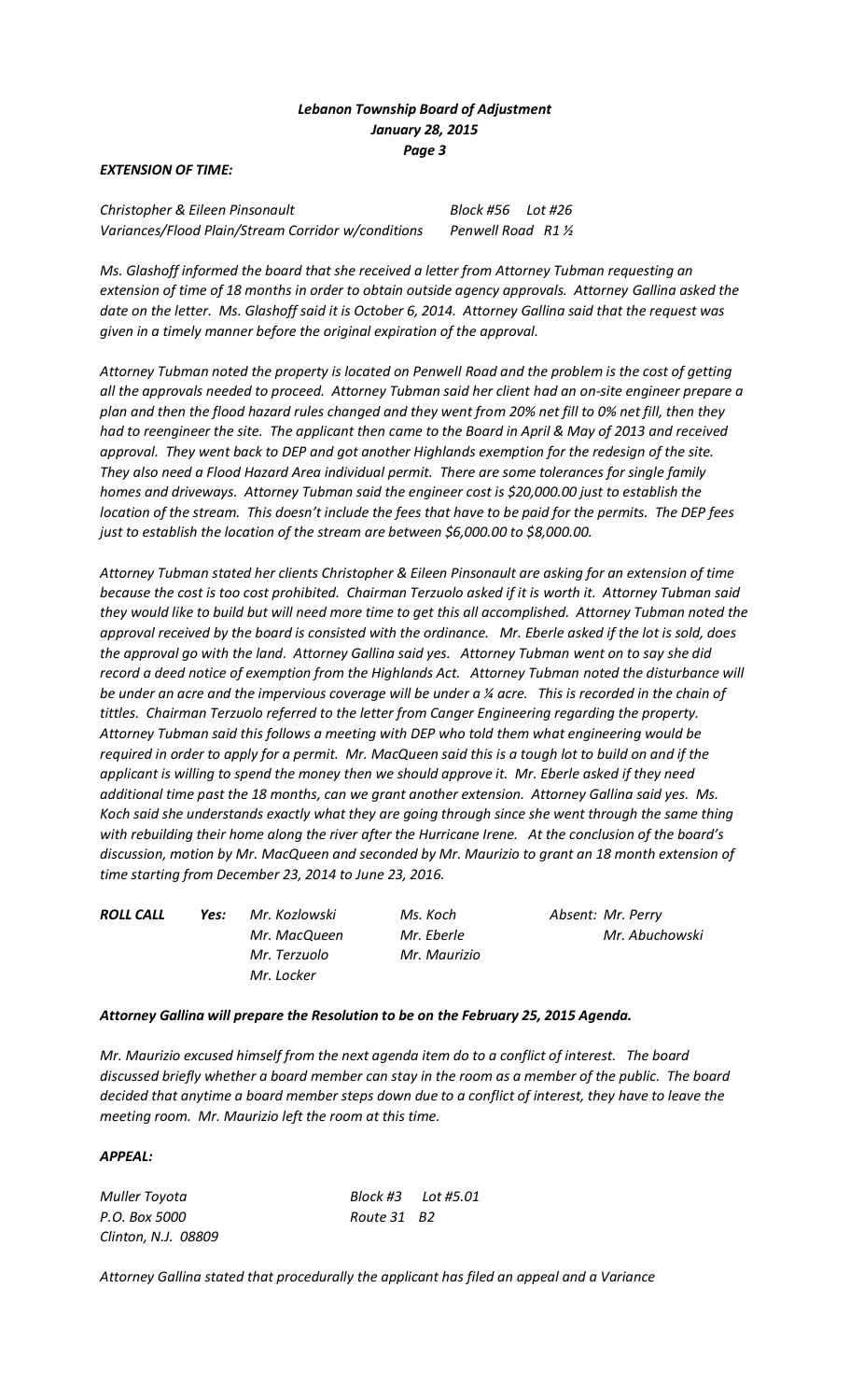# *Lebanon Township Board of Adjustment January 22, 2015 Page 4*

*Application along with a request for Waivers. Attorney Gallina asked Attorney Winter how he wants to proceed. Attorney Mark Winter stated he wants to start with the Appeal. Attorney Winter said that Muller Toyota applied for a Zoning Permit to have a Construction Trailer on site during construction. The Zoning Officer denied the request on January 12, 2015. They filed the Appeal on January 14, 2015. The property is located on Route 31 in the B2 zone. The Construction Trailer will be located within the ROW and 10' from the property line. The trailer will be on site during construction and will be removed at completion. The trailer is 10' x 55'. Attorney Winter informed the board that Muller Toyota came before the Planning Board for Site Plan Approval along with Bulk Variances. The application was approved on July 1, 2014 with conditions. One of the conditions was DOT approval. Because of amendment to the Site Plan per DOT, Muller returned to the Planning Board on December 2, 2014 with an amended Site Plan. Attorney Winter reviewed for the board the 400-4:1 Schedule I of the Ordinance. Also in another section of the ordinance there is no distinction between permanent and temporary. The board had a few questions of Attorney Winter.*

*At this time, Attorney Winter had Engineer Joe Modzelewski sworn in to give testimony. Engineer Modzelewski noted the location of the trailer per their DOT access permit stated that a Construction Trailer has to be a minimum of 30' from the white line of the shoulder of the highway. This is why the Contractor placed the Construction Trailer where it is presently located. Engineer Modzelewski noted having the Trailer where it is located will not impede the site line. At the conclusion of the Engineer's testimony and questions by the board. The board deliberated at this time. Attorney Gallina informed the board that they can uphold the Zoning Officer's decision, deny or modify. Motion by Ms. Koch and seconded by Mr. Kozlowski to uphold the Zoning Officers denial.*

| <b>ROLL CALL</b> | <b>Yes:</b> Mr. Kozlowski | <b>No:</b> Mr. MacQueen | Absent: Mr. Perry |
|------------------|---------------------------|-------------------------|-------------------|
|                  | Ms. Koch                  | Mr. Terzuolo            | Mr. Abuchowski    |
|                  |                           | Mr. Eberle              |                   |
|                  |                           | Mr. Locker              |                   |

*Chairman Terzuolo stated since the motion did not pass, he asked for another motion. Motion by Mr. MacQueen and seconded by Mr. Locker to versus the Zoning Denial by the Zoning Officer.*

| ROLL CALL | <b>Yes:</b> Mr. Kozlowski | <b>No:</b> Ms. Koch | <b>Absent:</b> Mr. Perry |
|-----------|---------------------------|---------------------|--------------------------|
|           | Mr. MacQueen              |                     | Mr. Abuchowski           |
|           | Mr. Terzuolo              |                     |                          |
|           | Mr. Eberle                |                     |                          |
|           | Mr. Locker                |                     |                          |

*Attorney Gallina will prepare the Resolution to be on the Agenda of February 25, 2015.*

*Under New Business, Attorney Winter withdrew the Waiver Request and the Variance Application at this time.* 

*NEW BUSINESS:*

*.*

| Muller Toyota              |                         | Block #3    Lot #5.01 |  |
|----------------------------|-------------------------|-----------------------|--|
| <b>Request for Waivers</b> | Route 31 B <sub>2</sub> |                       |  |
| Muller Toyota              | Block #3                | Lot #5.01             |  |
| P.O. Box 5000              | Route 31                | R2                    |  |
| Clinton, N.J. 08809        |                         |                       |  |

**Public Hearing:** *Variance for Front-yard Setback Schedule I 400 - 4:1*